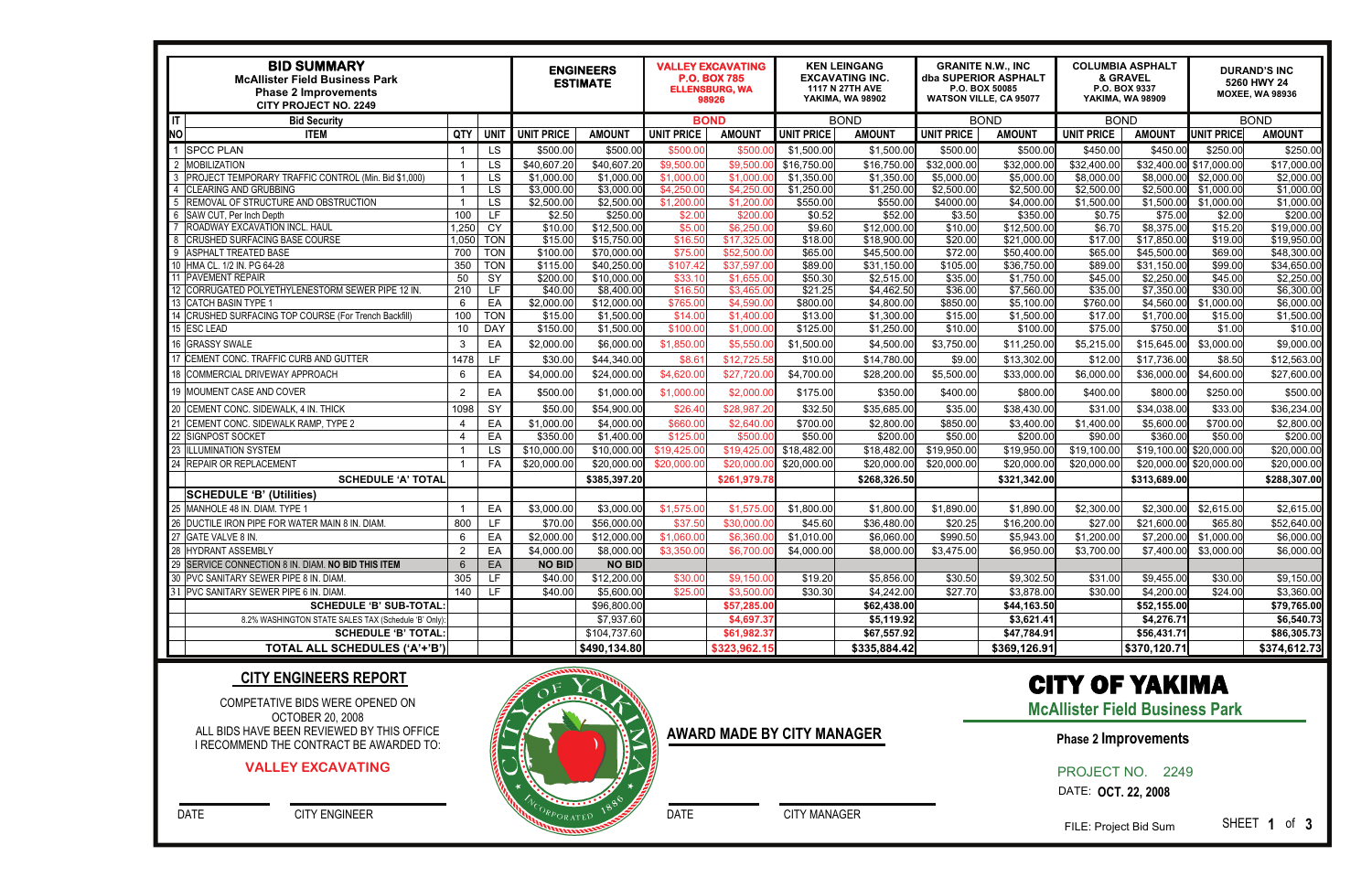|             | <b>BID SUMMARY</b><br><b>CITY PROJECT NO.</b>                                 | <b>ROTSCHY INC.</b><br><b>P.O. BOX 290</b><br>YACOLT, WA 98675 |            | <b>KRCI LLC</b><br>P.O. BOX 5120<br><b>WENATCHEE, WA 98807</b> |                          | <b>HURST CONSTRUTION</b><br><b>LLC</b><br>P.O. BOX 7277<br>E. WENATCHEE, WA 98802 |                          | <b>TTC CONSTRUCTION</b><br>P.O. BOX 365<br><b>YAKIMA, WA 98907</b> |                          | <b>BELSAAS &amp; SMITH</b><br><b>CONSTRUCTION INC</b><br>P.O. BOX 926<br>ELLENSBURG, WA 98926 |                          | <b>GRADE INC</b><br>P.O. BOX 231<br><b>WOODINVILLE, WA 98072</b> |                          |                       |                          |
|-------------|-------------------------------------------------------------------------------|----------------------------------------------------------------|------------|----------------------------------------------------------------|--------------------------|-----------------------------------------------------------------------------------|--------------------------|--------------------------------------------------------------------|--------------------------|-----------------------------------------------------------------------------------------------|--------------------------|------------------------------------------------------------------|--------------------------|-----------------------|--------------------------|
| <b>ITEM</b> | <b>Bid Security</b>                                                           |                                                                |            | <b>BOND</b>                                                    |                          | <b>BOND</b>                                                                       |                          | <b>BOND</b>                                                        |                          | <b>BOND</b>                                                                                   |                          | <b>BOND</b>                                                      |                          | <b>BOND</b>           |                          |
| NO.         | <b>ITEM</b>                                                                   | <b>QTY</b>                                                     |            | UNIT UNIT PRICE                                                | <b>AMOUNT</b>            | <b>UNIT PRICE</b>                                                                 | <b>AMOUNT</b>            | <b>UNIT PRICE</b>                                                  | <b>AMOUNT</b>            | <b>UNIT PRICE</b>                                                                             | <b>AMOUNT</b>            | <b>UNIT PRICE</b>                                                | <b>AMOUNT</b>            | <b>UNIT PRICE</b>     | <b>AMOUNT</b>            |
|             | <b>SPCC PLAN</b>                                                              |                                                                | LS.        | \$500.00                                                       | \$500.0                  | \$300.00                                                                          | \$300.0                  | \$500.00                                                           | \$500.0                  | \$450.00                                                                                      | \$450.0                  | \$240.00                                                         | \$240.00                 | \$1,500.00            | \$1,500.00               |
| -2          | <b>MOBILIZATION</b>                                                           |                                                                | LS         | \$43,900.00                                                    | \$43,900.0               | \$24,000.00                                                                       | \$24,000.0               | \$31,000.00                                                        | \$31,000.0               | \$26,056.96                                                                                   | \$26,056.9               | \$30,200.00                                                      | \$30,200.00              | \$35,000.00           | \$35,000.00              |
| -3          | PROJECT TEMPORARY TRAFFIC CONTROL (Min. Bid \$1,000)                          |                                                                | LS         | \$1,000.00                                                     | \$1,000.0                | \$1,000.00                                                                        | \$1,000.00               | \$1,000.00                                                         | \$1,000.0                | \$6,480.18                                                                                    | \$6,480.1                | \$1,950.00                                                       | \$1,950.00               | \$6,000.00            | \$6,000.00               |
|             | CLEARING AND GRUBBING                                                         |                                                                | LS         | \$3,300.00                                                     | \$3,300.0                | \$5,000.00                                                                        | \$5,000.0                | \$500.00                                                           | \$500.0                  | \$15,737.07                                                                                   | \$15,737.0               | \$5,900.00                                                       | \$5,900.00               | \$13,500.00           | \$13,500.00              |
| -5          | REMOVAL OF STRUCTURE AND OBSTRUCTION                                          |                                                                | LS.        | \$1,100.00                                                     | \$1,100.00               | \$5,000.00                                                                        | \$5,000.00               | \$1,000.00                                                         | \$1,000.0                | \$10,709.82                                                                                   | \$10,709.82              | \$990.00                                                         | \$990.00                 | \$1,500.00            | \$1,500.00               |
| -6          | SAW CUT, Per Inch Depth                                                       | 100                                                            | LF.        | \$3.75                                                         | \$375.00                 | \$0.75                                                                            | \$75.00                  | \$1.50                                                             | \$150.0                  | \$7.88                                                                                        | \$788.00                 | \$2.00                                                           | \$200.00                 | \$5.00                | \$500.00                 |
|             | ROADWAY EXCAVATION INCL. HAUL                                                 | 1,250                                                          | CY         | \$7.50                                                         | \$9,375.00               | \$5.00                                                                            | \$6,250.00               | \$12.00                                                            | \$15,000.0               | \$13.78                                                                                       | \$17,225.00              | \$12.00                                                          | \$15,000.00              | \$22.00               | \$27,500.00              |
| -8          | CRUSHED SURFACING BASE COURSE                                                 | 1,050                                                          | <b>TON</b> | \$24.00                                                        | \$25,200.00              | \$25.00                                                                           | \$26,250.00              | \$19.00                                                            | \$19,950.0               | \$25.51                                                                                       | \$26,785.50              | \$20.00                                                          | \$21,000.00              | \$25.30               | \$26,565.00              |
| -9          | <b>ASPHALT TREATED BASE</b>                                                   | 700                                                            | <b>TON</b> | \$75.00                                                        | \$52,500.00              | \$70.00                                                                           | \$49,000.00              | \$76.30                                                            | \$53,410.00              | \$71.87                                                                                       | \$50,309.00              | \$75.00                                                          | \$52,500.00              | \$84.00               | \$58,800.00              |
| 10          | HMA CL. 1/2 IN. PG 64-28                                                      | 350                                                            | <b>TON</b> | \$105.00                                                       | \$36,750.00              | \$110.00                                                                          | \$38,500.00              | \$110.00                                                           | \$38,500.00              | \$102.30                                                                                      | \$35,805.00              | \$107.00                                                         | \$37,450.00              | \$115.00              | \$40,250.00              |
| -11         | <b>PAVEMENT REPAIR</b>                                                        | 50                                                             | SY         | \$40.00                                                        | \$2,000.00               | \$82.00                                                                           | \$4,100.00               | \$33.00                                                            | \$1,650.0                | \$57.89                                                                                       | \$2,894.50               | \$50.00                                                          | \$2,500.00               | \$40.00               | \$2,000.00               |
| 12          | CORRUGATED POLYETHYLENESTORM SEWER PIPE 12 IN<br>CATCH BASIN TYPE $^{\prime}$ | 210<br>6                                                       | LF.<br>EA  | \$30.00<br>\$885.00                                            | \$6,300.00<br>\$5,310.00 | \$29.00<br>\$900.00                                                               | \$6,090.00<br>\$5,400.00 | \$20.00<br>\$1,100.00                                              | \$4,200.00<br>\$6,600.00 | \$34.06<br>\$703.29                                                                           | \$7,152.60<br>\$4,219.74 | \$26.00<br>\$1,190.00                                            | \$5,460.00<br>\$7,140.00 | \$26.50<br>\$1,000.00 | \$5,565.00<br>\$6,000.00 |
| 13<br>14    | CRUSHED SURFACING TOP COURSE (For Trench Backfill                             | 100                                                            | <b>TON</b> | \$14.00                                                        | \$1,400.00               | \$17.00                                                                           | \$1,700.00               | \$13.00                                                            | \$1,300.00               | \$13.53                                                                                       | \$1,353.00               | \$28.00                                                          | \$2,800.00               | \$25.50               | \$2,550.00               |
| 15          | ESC LEAD                                                                      | 10                                                             | <b>DAY</b> | \$200.00                                                       | \$2,000.00               | \$25.00                                                                           | \$250.00                 | \$10.00                                                            | \$100.00                 | \$150.00                                                                                      | \$1,500.00               | \$150.00                                                         | \$1,500.00               | \$150.00              | \$1,500.00               |
| 16          | <b>GRASSY SWALE</b>                                                           | 3                                                              | EA         | \$3,100.00                                                     | \$9,300.00               | \$2,900.00                                                                        | \$8,700.00               | \$3,500.00                                                         | \$10,500.0               | \$3,875.31                                                                                    | \$11,625.9               | \$4,298.00                                                       | \$12,894.00              | \$3,500.00            | \$10,500.00              |
| 17          | CEMENT CONC. TRAFFIC CURB AND GUTTER                                          | 1478                                                           | LF.        | \$10.00                                                        | \$14,780.00              | \$11.00                                                                           | \$16,258.00              | \$9.00                                                             | \$13,302.00              | \$8.20                                                                                        | \$12,119.60              | \$10.00                                                          | \$14,780.00              | \$19.95               | \$29,486.10              |
| 18          | COMMERCIAL DRIVEWAY APPROACH                                                  | 6                                                              | EA         | \$4,400.00                                                     | \$26,400.00              | \$5,000.00                                                                        | \$30,000.0               | \$5,000.00                                                         | \$30,000.0               | \$6,002.31                                                                                    | \$36,013.86              | \$6,000.00                                                       | \$36,000.00              | \$6,675.00            | \$40,050.00              |
| 19          | MOUMENT CASE AND COVER                                                        | $\overline{2}$                                                 | EA         | \$295.00                                                       | \$590.00                 | \$400.00                                                                          | \$800.00                 | \$200.00                                                           | \$400.00                 | \$439.80                                                                                      | \$879.60                 | \$450.00                                                         | \$900.00                 | \$950.00              | \$1,900.00               |
| 20          | CEMENT CONC. SIDEWALK, 4 IN. THICK                                            | 1098                                                           | SY         | \$35.00                                                        | \$38,430.00              | \$34.00                                                                           | \$37,332.00              | \$44.00                                                            | \$48,312.0               | \$30.24                                                                                       | \$33,203.52              | \$29.00                                                          | \$31,842.00              | \$38.50               | \$42,273.00              |
| 21          | CEMENT CONC. SIDEWALK RAMP, TYPE 2                                            | $\boldsymbol{\Delta}$                                          | EA         | \$745.00                                                       | \$2,980.00               | \$700.00                                                                          | \$2,800.00               | \$950.00                                                           | \$3,800.00               | \$850.00                                                                                      | \$3,400.00               | \$750.00                                                         | \$3,000.00               | \$1,150.00            | \$4,600.00               |
| 22          | SIGNPOST SOCKET                                                               | 4                                                              | EA         | \$65.00                                                        | \$260.00                 | \$80.00                                                                           | \$320.00                 | \$75.00                                                            | \$300.00                 | \$162.00                                                                                      | \$648.0                  | \$150.00                                                         | \$600.00                 | \$150.00              | \$600.00                 |
| 23          | LLUMINATION SYSTEM                                                            |                                                                | LS         | \$19,000.00                                                    | \$19,000.00              | \$19,000.00                                                                       | \$19,000.0               | \$20,500.00                                                        | \$20,500.0               | \$28,662.00                                                                                   | \$28,662.0               | \$19,800.00                                                      | \$19,800.00              | \$21,000.00           | \$21,000.00              |
| 24          | <b>REPAIR OR REPLACEMENT</b>                                                  |                                                                | FA         | \$20,000.00                                                    | \$20,000.00              | \$20,000.00                                                                       | \$20,000.0               | \$20,000.00                                                        | \$20,000.0               | \$20,000.00                                                                                   | \$20,000.0               | \$20,000.00                                                      | \$20,000.00              | \$20,000.00           | \$20,000.00              |
|             | <b>SCHEDULE 'A' TOTAL</b>                                                     |                                                                |            |                                                                | \$322,750.00             |                                                                                   | \$308,125.00             |                                                                    | \$321,974.00             |                                                                                               | \$354,018.88             |                                                                  | \$324,646.00             |                       | \$399,139.10             |
|             | <b>SCHEDULE 'B' (Utilities)</b>                                               |                                                                |            |                                                                |                          |                                                                                   |                          |                                                                    |                          |                                                                                               |                          |                                                                  |                          |                       |                          |
| 25          | MANHOLE 48 IN. DIAM. TYPE 1                                                   |                                                                | EA         | \$1,780.00                                                     | \$1,780.00               | \$1,300.00                                                                        | \$1,300.00               | \$2,200.00                                                         | \$2,200.0                | \$1,888.75                                                                                    | \$1,888.75               | \$2,850.00                                                       | \$2,850.00               | \$4,000.00            | \$4,000.00               |
| 26          | DUCTILE IRON PIPE FOR WATER MAIN 8 IN. DIAM.                                  | 800                                                            | LF.        | \$30.00                                                        | \$24,000.00              | \$46.00                                                                           | \$36,800.00              | \$44.00                                                            | \$35,200.0               | \$20.22                                                                                       | \$16,176.00              | \$48.00                                                          | \$38,400.00              | \$53.00               | \$42,400.00              |
| 27          | GATE VALVE 8 IN.<br>NO BID-BID ITEM DELETED                                   | 6                                                              | EA         | \$1,140.00                                                     | \$6,840.00               | \$1,300.00                                                                        | \$7,800.00               | \$1,100.00                                                         | \$6,600.00               | \$990.44                                                                                      | \$5,942.64               | \$1,660.00                                                       | \$9,960.00               | \$1,300.00            | \$7,800.00               |
| 28          | HYDRANT ASSEMBLY                                                              |                                                                | EA         | \$3,800.00                                                     | \$7,600.00               | \$4,600.00                                                                        | \$9,200.0                | \$3,500.00                                                         | \$7,000.0                | \$3,471.54                                                                                    | \$6,943.08               | \$4,570.00                                                       | \$9,140.00               | \$3,900.00            | \$7,800.00               |
| 29          | SERVICE CONNECTION 8 IN. DIAM. NO BID THIS ITEM                               | 6                                                              | EA         |                                                                |                          |                                                                                   |                          |                                                                    |                          |                                                                                               |                          |                                                                  |                          |                       |                          |
|             | PVC SANITARY SEWER PIPE 8 IN. DIAM.                                           | 305                                                            | LF         | \$27.00                                                        | \$8,235.00               | \$30.00                                                                           | \$9,150.00               | \$27.00                                                            | \$8,235.00               | \$30.42                                                                                       | \$9,278.10               | \$37.00                                                          | \$11,285.00              | \$24.50               | \$7,472.50               |
| 31          | <b>PVC SANITARY SEWER PIPE 6 IN. DIAM.</b>                                    | 140                                                            | LF.        | \$21.00                                                        | \$2,940.00               | \$30.00                                                                           | \$4,200.00               | \$20.00                                                            | \$2,800.00               | \$27.66                                                                                       | \$3,872.40               | \$25.00                                                          | \$3,500.00               | \$24.00               | \$3,360.00               |
|             | <b>SCHEDULE 'B' SUB-TOTAL:</b>                                                |                                                                |            |                                                                | \$51,395.00              |                                                                                   | \$68,450.00              |                                                                    | \$62,035.00              |                                                                                               | \$44,100.97              |                                                                  | \$75,135.00              |                       | \$72,832.50              |
|             | 8.2% WASHINGTON STATE SALES TAX (Schedule 'B' Only):                          |                                                                |            |                                                                | \$4,214.39               |                                                                                   | \$5,612.90               |                                                                    | \$5,086.87               |                                                                                               | \$3,616.28               |                                                                  | \$6,161.07               |                       | \$5,972.27               |
|             | <b>SCHEDULE 'B' TOTAL:</b>                                                    |                                                                |            |                                                                | \$55,609.39              |                                                                                   | \$74,062.90              |                                                                    | \$67,121.87              |                                                                                               | \$47,717.25              |                                                                  | \$81,296.07              |                       | \$78,804.77              |
|             | TOTAL ALL SCHEDULES ('A'+'B')                                                 |                                                                |            |                                                                | \$378,359.3              |                                                                                   | \$382,187.90             |                                                                    | \$389,095.87             |                                                                                               | \$401,736.13             |                                                                  | \$405,942.07             |                       | \$477,943.87             |
|             |                                                                               |                                                                |            |                                                                |                          |                                                                                   |                          |                                                                    |                          |                                                                                               |                          |                                                                  |                          |                       |                          |

COMPETITIVE BIDS WERE OPENED ON . OCTOBER 20, 2008 ALL BIDS HAVE BEEN REVIEWED BY THIS OFFICE. I RECOMMEND THE CONTRACT BE AWARDED TO:

#### **CITY ENGINEERS REPORT**

#### **AWARD MADE BY CITY MANAGER**

DATE CITY MANAGER

DATE CITY ENGINEER

# CITY OF YAKIMA

**McAllister Field Business Park** 

PROJECT NO. 2249

DATE: **OCT. 22, 2008** 

FILE: Project Bid Sum Tab.pub

SHEET **2** of **3** 

#### **VALLEY EXCAVATING**



## **Phase 2 Improvements**